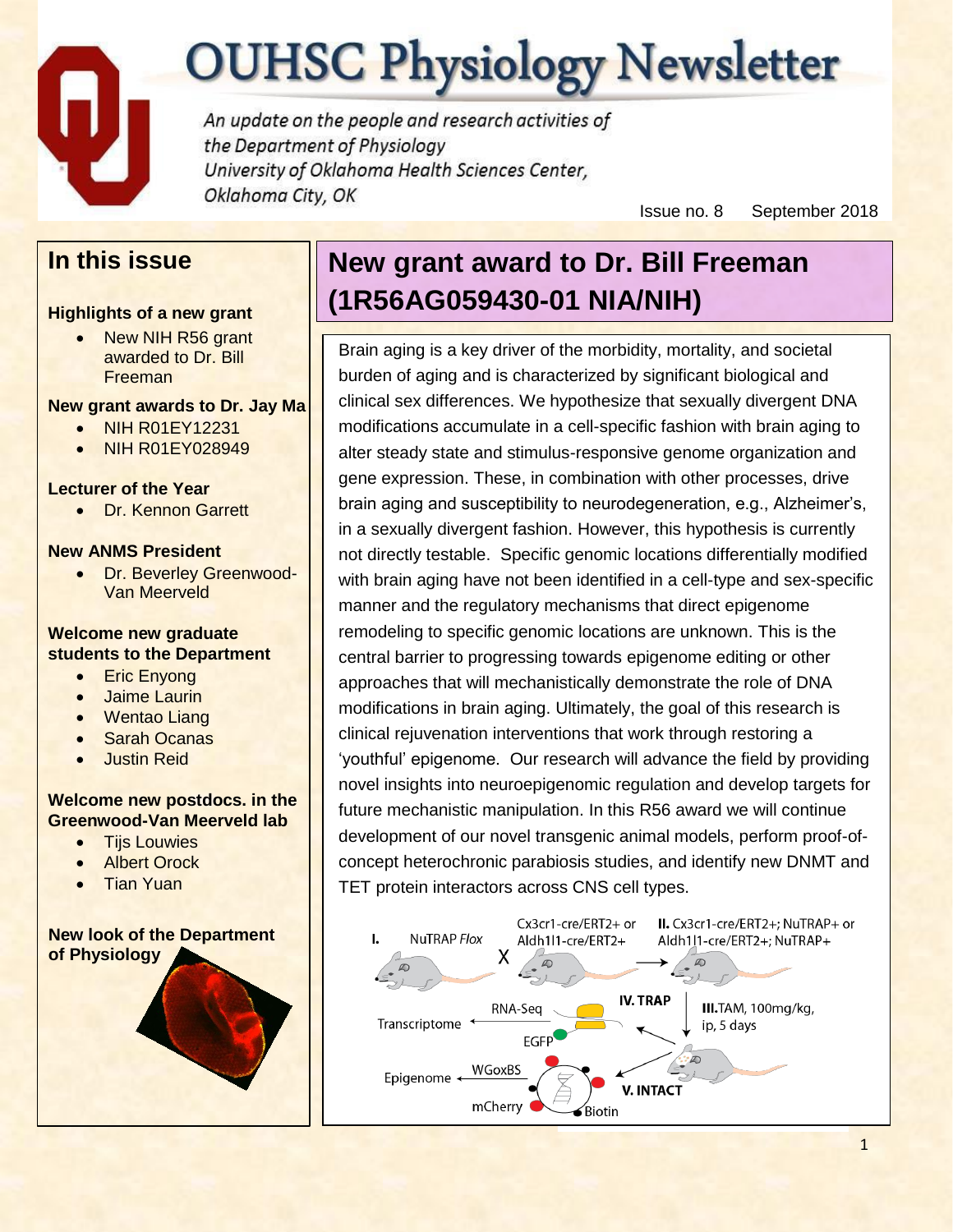## **New grants awards to Dr. Jay Ma**

1) NIH R01EY12231 Ma and Moiseyev (MPI) \$1,450,000 09/30/18 to 08/31/22 **Studies of RPE65**

The major goal of this project is to study the impact of disturbed retinoid metabolism on diabetic retinopathy.

2) NIH R01EY028949 Karamichos and Ma (MPI) \$870,000 09/01/18 to 08/31/21 **A Novel Pathogenic Pathway for Diabetic Keratopathy**

The major goal of this project is to investigate the role of diabetes-induced PPARα down-regulation on diabetic corneal complications.

## **Lecturer of the Year**



Ongratulations

to Dr. Kennon Garrett for his selection as "Lecturer of the Year" by the Physician Assistant class of 2018.

Dr. Garrett receiving the award at the PA graduation ceremony on September 29.

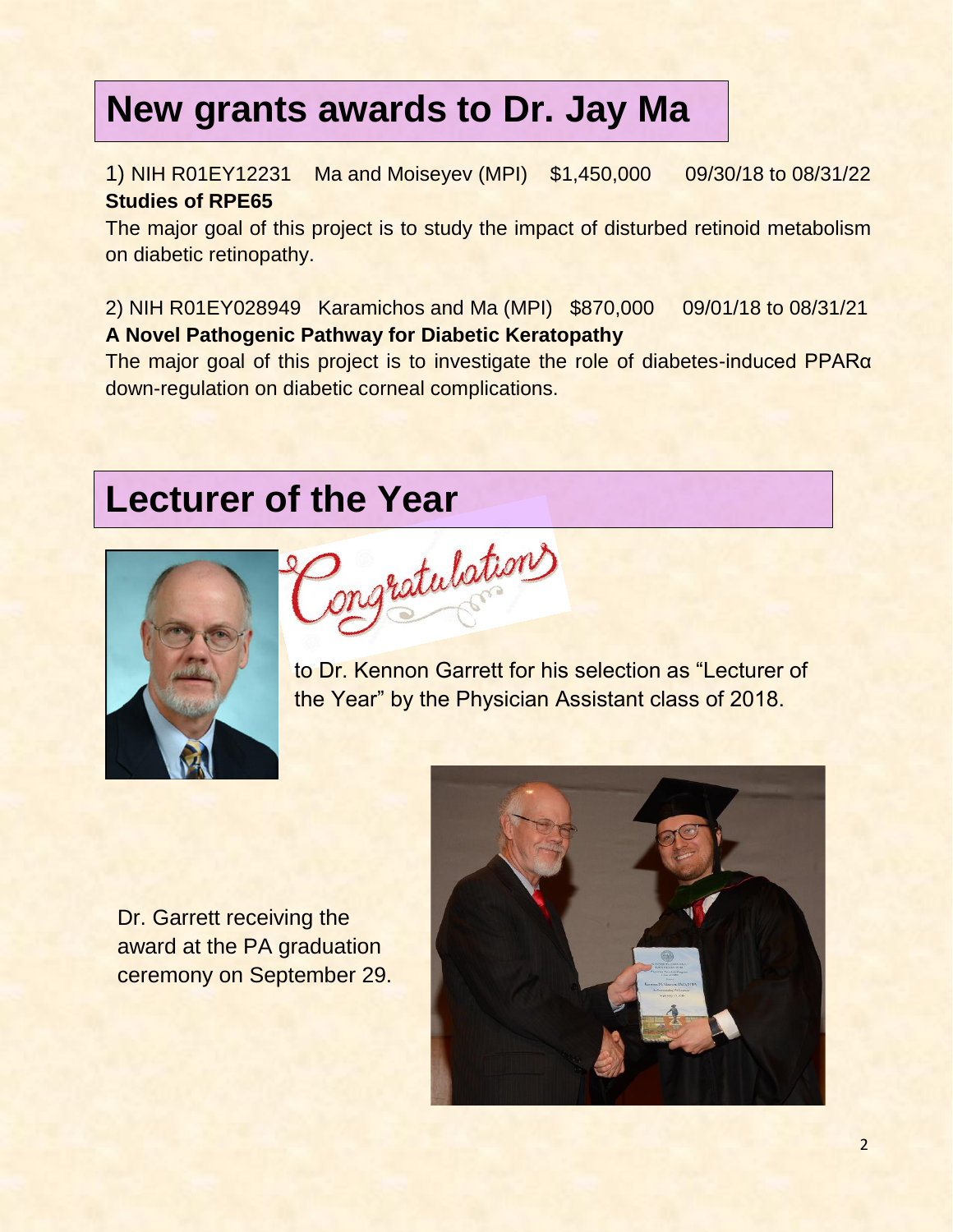## **New President of the American Neurogastroenterology and Mobility Society**





Dr. Beverley Greenwood-Van Meerveld is the first female Ph.D. to ever hold the position as the President of ANMS! See her message to ANMS below:

## **Message from ANMS President**

### Dear ANMS Members

The American Society for Neurogastroenterology and Motility (ANMS) has a rich history serving as the premier society for those working in Neurogastroenterology and Motility. My year as President-Elect of the ANMS has flown by and it is my great honor to assume the role of ANMS President for the next two years.

I would like to acknowledge **Dr. Gianrico Farrugia** who just completed his tenure as ANMS President. For the past two years Gianrico provided exceptional leadership and with support from the ANMS council he refined and focused our strategic plan with clear objectives and measurable outcomes. On behalf of all the membership of ANMS thank you Gianrico! Personally, having been a member of ANMS since 1986, it has been thrilling for me to serve again on the ANMS leadership team as the President-Elect and to work with such an outstanding group of councilors who are truly devoted to the ANMS and strive to represent its membership through a spirit of stewardship and fiduciary responsibility. Over the years my husband Dwight and I have travelled to many ANMS council meetings and ANMS conferences where we have met many wonderful people. I am very excited as I begin my tenure as President of our organization. We recently had our elections and have a new President-Elect **Dr. John Pandolfino**. John is Chief of Gastroenterology and Hepatology and the Hans Popper Professor of Medicine at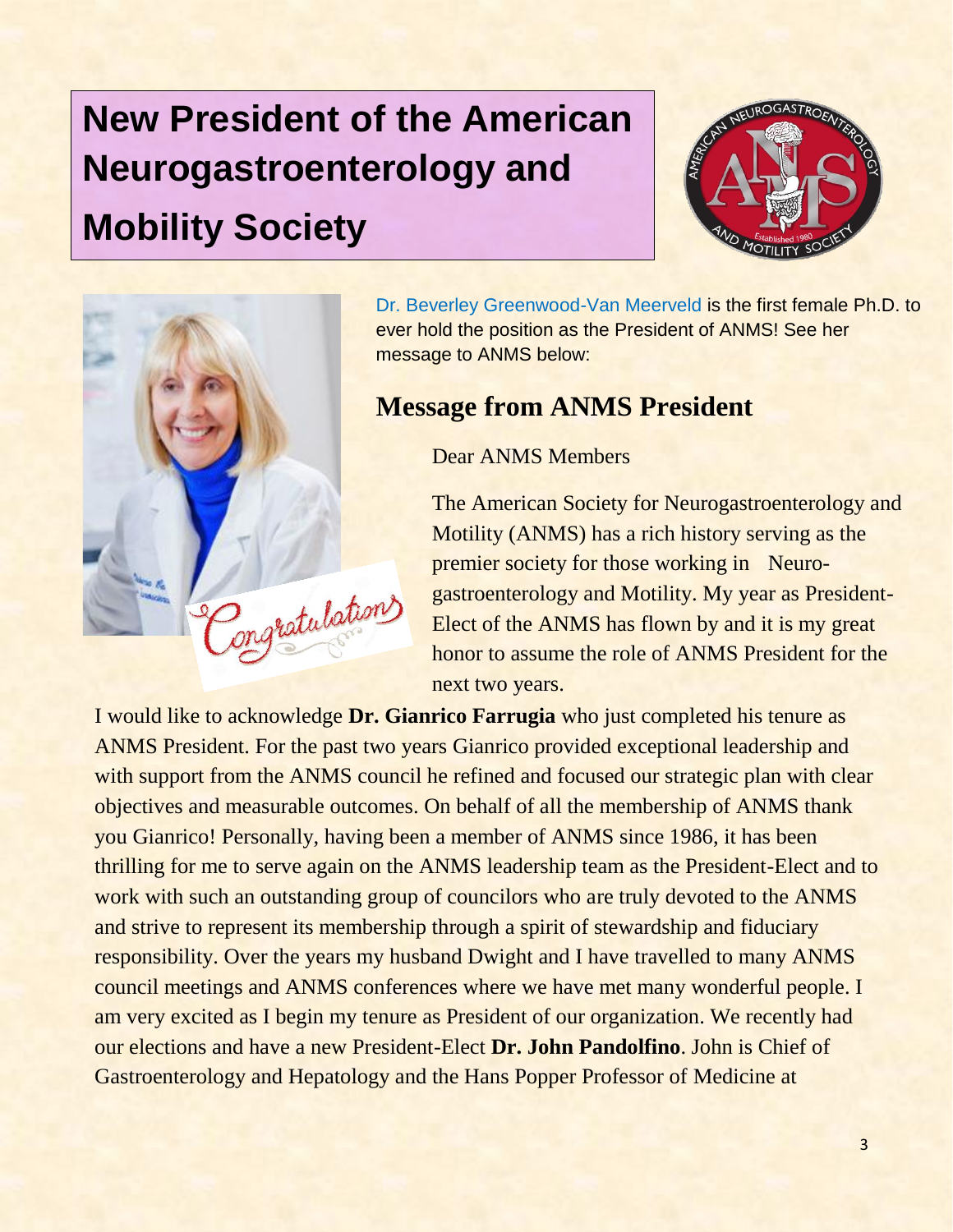Northwestern University in Chicago. Our new treasurer is **Dr. Nicholas Verne**, the Harry Greenberg Chair of Medicine at Tulane University in New Orleans. We also welcome four new council members: **Drs. Jose-Garza, Simon Gibbons, Baharak Moshiree and Linda Nguyen**.

Over the next two years my goal is to ensure that the ANMS continues to meets the needs of its membership by following the mission and vision of the society. Our most recent initiatives include the formation of an ANMS Institute which was created to provide the structure to collaborate with industry partners, philanthropy, foundations, and academic institutions with the overarching goal of promoting innovative strategies to advance our understanding and treatment of disorders affecting gastrointestinal neuromuscular function and the brain-gut axis. We should also take great pride in the educational efforts of the ANMS as well as the research grants provided by the ANMS to promising junior clinical and basic faculty. We are also in the process of planning our **2019 ANMS Annual Meeting** to be held in Chicago to include: **Clinical Course**: Providing the best clinical care for our patients; **Scientific Program**: Advancing patient care through cutting edge research; and a **Young Investigator Forum**: Developing our future researchers in Neurogastroenterology and Motility. We have also begun working with the FNM planning committee to plan the FNM2020 meeting to be held in Australia.

During my tenure as President of the ANMS I plan on rolling out a series of innovative initiatives to enhance support of our existing members and to increase our membership numbers by encouraging our junior clinical and basic scientists to become active members of the ANMS. An important endeavor during my term as President will be to attract and develop the next generation of basic and clinical faculty to work in the field of Neurogastroenterology and Motility. ANMS will provide more travel awards to our annual ANMS-sponsored clinical course, as well as the Young Investigator Forum and Scientific meetings. In closing, I would like to encourage all members to become active in moving the ANMS forward. I look forward to hearing from you either directly through my email [Beverley-Greenwood@ouhsc.edu](mailto:Beverley-Greenwood@ouhsc.edu) or through the ANMS Executive Director, Lori Ennis at [admin@motilitysociety.org.](mailto:admin@motilitysociety.org)

Beverley Greenwood-Van Meerveld, PhD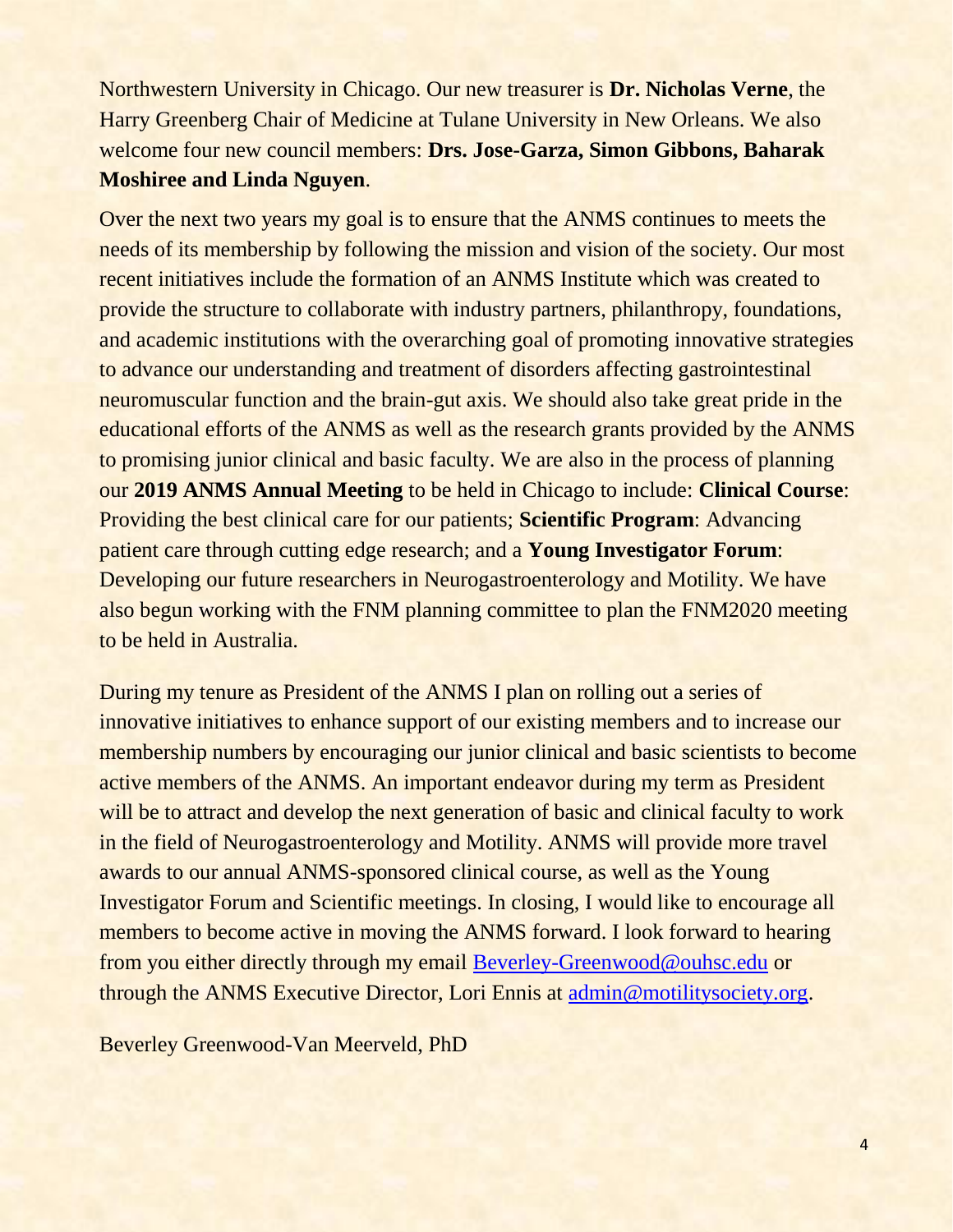## **Welcoming new students to our Department!**



Ph.D. candidate Dr. Michael Elliot's lab



Ph.D. candidate Dr. Bill Freeman's lab



Ph.D. candidate Dr. Jay Ma's lab



Ph.D. candidate Dr. Ben Miller's lab



**Jaime Laurin Contract Contract Contract Contract Contract Contract Contract Contract Contract Contract Contract Contract Contract Contract Contract Contract Contract Contract Contract Contract Contract Contract Contract** 

Ph.D. candidate Dr. Ben Miller's lab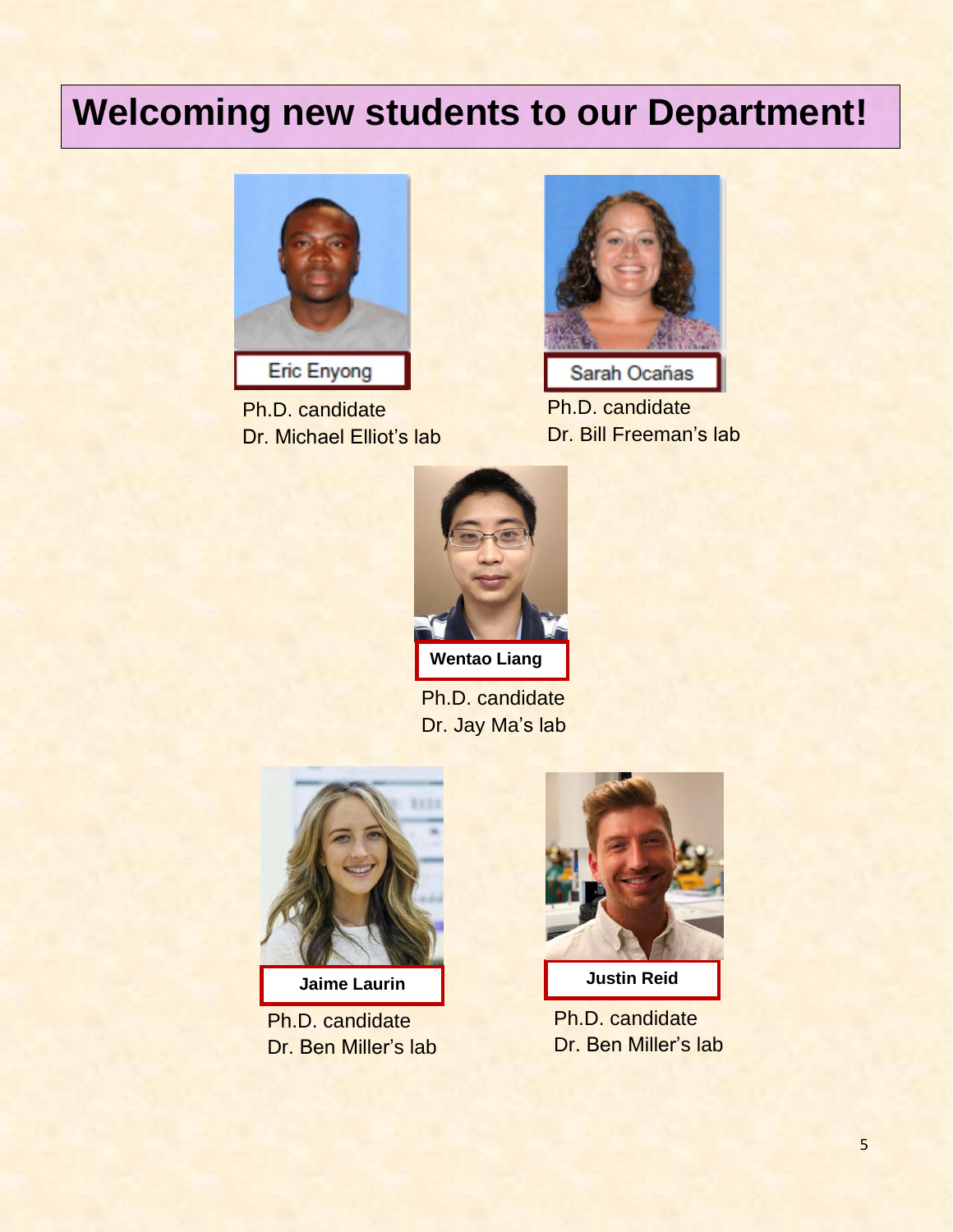## **More new faces!**



Let's welcome **Dr. Louwies, Dr. Orock,** and **Dr. Yuan** as new postdocs. in Dr. Greenwood-Van Meerveld's lab.

# **The New look of the Department of Physiology**<br> **Check out all the new science photos that are now on full**<br>
Check out all the new science photos that are now on full display at our Physiology Office and Conference rooms!